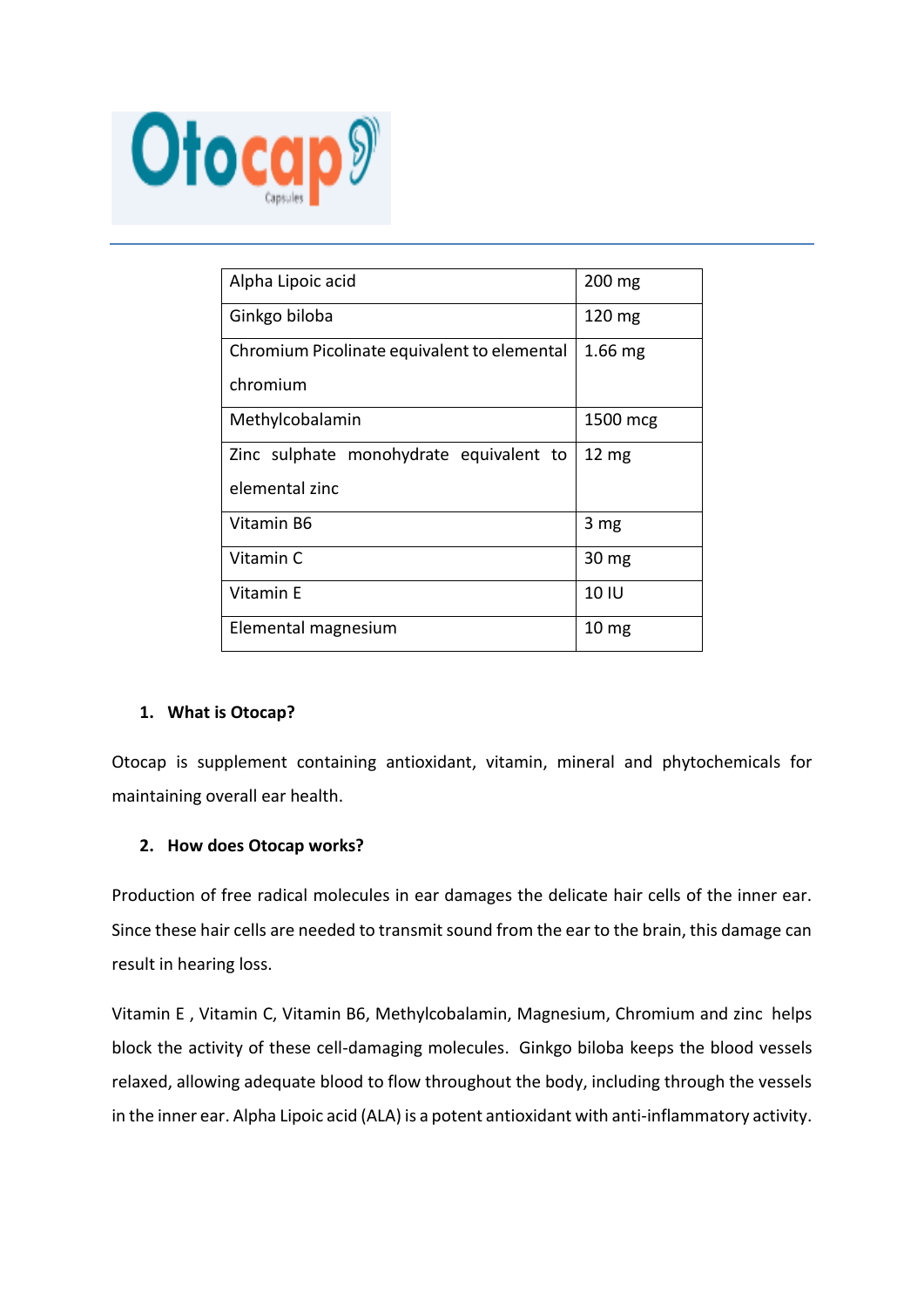#### **3. Who should take Otocap?**

Otocap is a supplement for person with hearing loos (due to age, noise or drugs), Meniere's disease, Vertigo and tinnitus

#### **4. What is sensorineural hearing loss?**

Sensorineural hearing loss is a reduction in sound sensitivity and is roughly divided into two types: acquired hearing loss and inherited hearing loss.

# **5. What are the precautions to be taken while using Otocap?**

Do not take this medication with milk, other dairy products, calcium supplements, or antacids that contain calcium. Calcium may make it harder for your body to absorb certain ingredients of the multivitamin.

# **6. How long one must take Otocap?**

One can take one capsule per day as prescribed by the Physician.

# **7. Will Otocap reverse the symptoms related to hearing loss?**

Otocap has unique blend of ingredients that act by blocking the activity of these cell-damaging molecules in ear. Thus, help or improve common hearing conditions such as age-related hearing loss, ear infections and tinnitus (ringing in the ears).

# **8. What are the benefits of Otocap?**

Otocap is supplement containing natural ingredients hence chances of side effects in person are very low.

# **9. How Otocap is different from other multivitamins that are available in market?**

Otocap contains all beneficial ingredients for treatment of sensorineural hearing loss in appropriate beneficial amounts and contains Ginkgo biloba which takes care of decrease blood to cochlea.